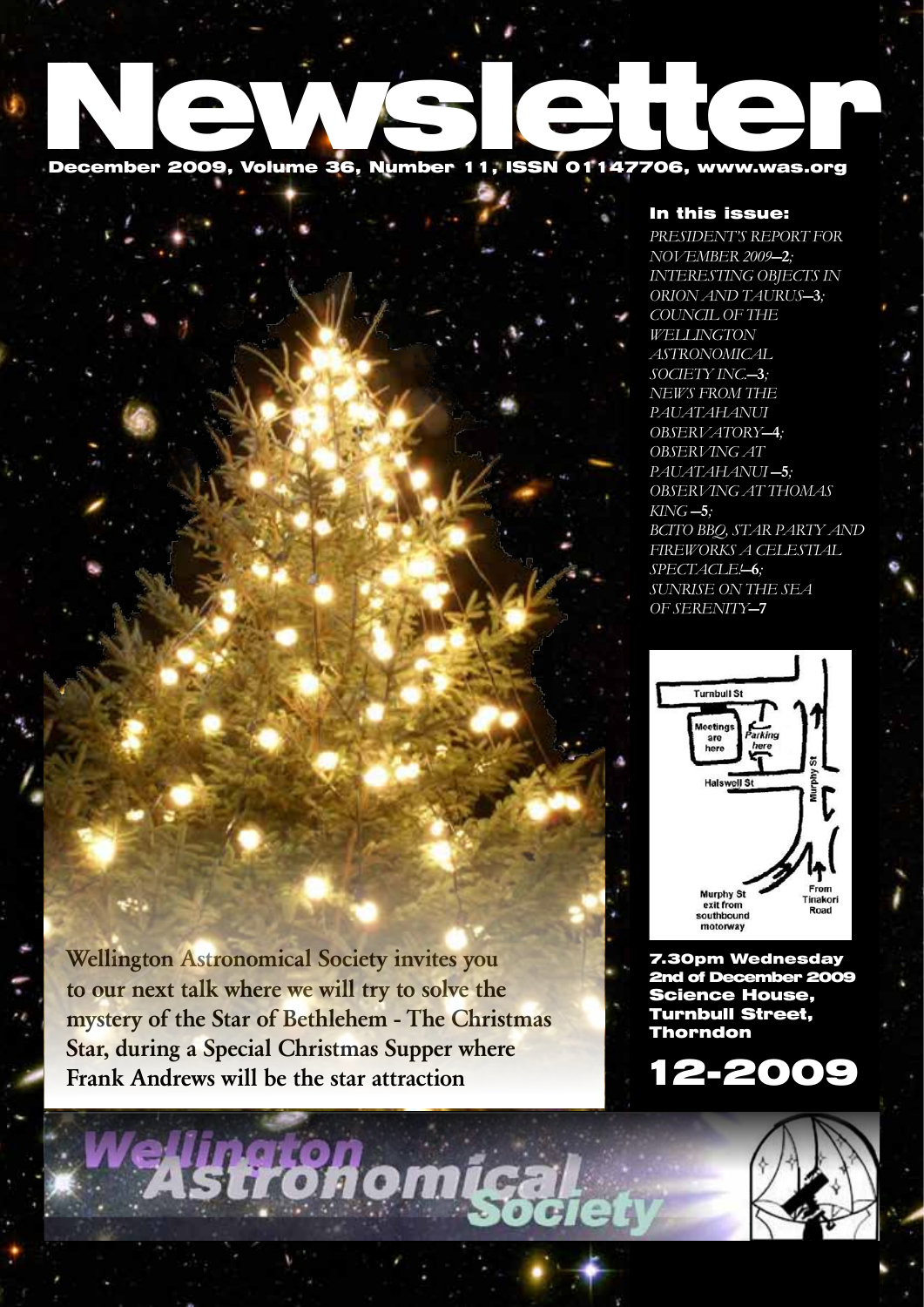



## PRESIDENT's REPORT FOR NOVEMBER 2009

This month has been a bit quieter for the society since the AGM and I would like to thank those council members from last year for their help. I would like to welcome the new council for 2009-2100. The new council is in the highlighted box on another page.

The Peter Read videos talk at the AGM was very well received and brought back many memories for members, there was also on display a selection of the Peter Read original paintings.

John Field and Gordon Hudson installed the new Meade Super Wedge under the WAS 12" Meade in the Pauatahanui Observatory. We thought we would be able to fit it onto the mount on Thursday the 19th in the evening and then fit the SBig ST7 Camera on to the Telescope and start to take images. But that was not the case the Pier in the observatory was going to have to be modified to take the new Wedge. We went back the next day and had to drill extra holes and tap them and grind part of the flange off the top of the pier so that we could fit the new parts. Having done this we fitted the new wedge to the pier which worked perfectly. But when we attempted to fit the telescope onto the wedge we found the bolts were too short and were rusty anyway.

By this time Roger Butland had turned up and he offered to drive me to Porirua to buy some new Stainless Steel longer bolts to hold the telescope.

The telescope is fitted and ready for accurate polar alignment however since we fitted the new wedge and telescope we have not seen the night sky which we need to do so we can align it with the South Celestial Pole accurately. Johns says then and only then can we fit the ST 7 Camera and do longer exposures than the previous 30 sec ones he was restricted to.

John has also ordered an Orion Auto Guider which will make life for him a lot easier when it comes to taking longer exposures.

Anyone wishing to use the Pauatahanui Observatory should contact John Field.

The event planned for this month is about to start on November 26th at the Wellington City Library and this will be the Mata Ora talk with special guests: Hekenukumai Puhipi Busby MBE, builder of Te Aurere - the twin - hull canoe that navigated to Hawaii and back using only the stars, Jack Thatcher navigator and Dr. Hoturua Barclay-Kerr, from the Waikato's Te Wananga O Aotearoa.

Mata Ora is an annual event held in Orongo/November celebrating celestial navigation, how Maori used the stars to reach Aotearoa with pinpoint accuracy. The main event starts on Tuesday the 24th in the evening at the Takapuwahia Marae in Porirua and will run right through to Saturday 28th. (See SMART Web site for details www.star-smart.maori.nz).

I shall report on this in the February newsletter.

I have been away in Northland for a week selling the Carter Observatory's Old Planetarium Dome and Projector and seats. This trip was very successful.

I then travelled to Gisborne to attend the 'Gissey Gathering' at John Drummond's place to christen his new telescope and mount. A Meade 14" on a Paramount ME



Mount and an SBig 11000 CCD Camera.

Frank Andrews and Matt Jury the only other Wellingtonians there. The weather was not looking good for the weekend and so it was that during the day it was fine and sometimes sunny but in the evenings it was cloudy which did clear but not until after midnight.



John is still in the process of building the new observatory for the new telescope so he only had the foundations and the mount along with the floor

in place. (See photo).

The gathering was quite small with just 7 of us but we still had a great time and look forward to seeing the observatory finished.





**Page 2 ISSN 01147706, NUMBER 11, VOLUME 36, WAS NEWSLETTER**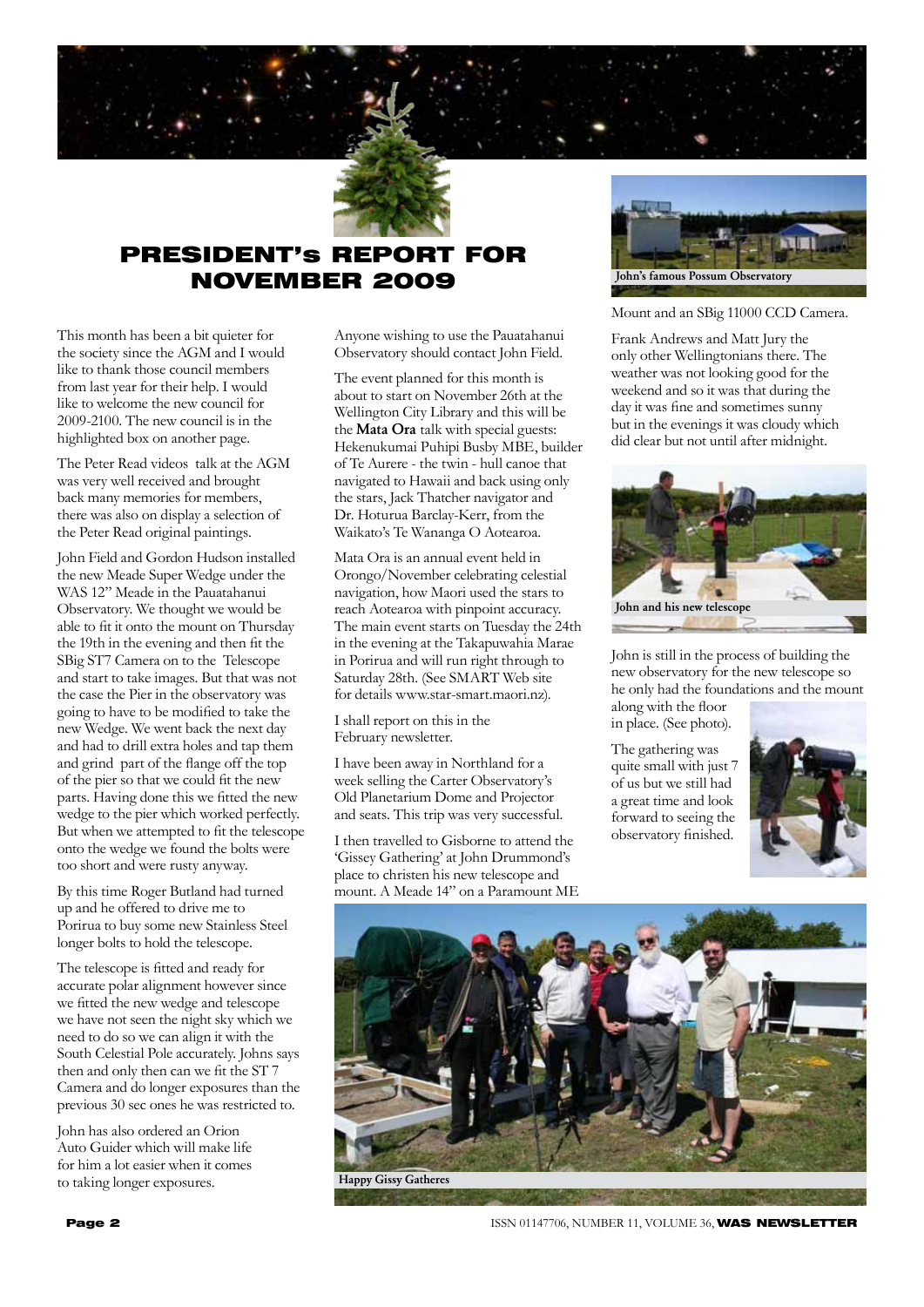

On the 21st November Ron Fishers Stargazers along with the Foxton Astro Society held a Space Film Show at the Foxton Audio Visual Museum.

Frank Andrews, Toa Waaka, Hari Mogosanu and Gordon Hudson made the trip to Foxton in the early afternoon.

The afternoon feature was a presentation by Frank Andrews at 4pm about the Planets and this was a spectacular DVD made up by our own Editor Hari Mogosanu and Frank talked to the audience over the images that were presented on a large screen inside the Old Picture Theatre in Foxton which also doubled as an Audio Visual Museum. (This Museum is well worth visiting).

At about 5pm Frank finished his presentation and we were then entertained with Old Film clips from The Film Archive's collection. A representative from the Film Archive was there.

The first film was THE ASTRONOMERS DREAM, from 1898 duration3 min and next film was

 A TRIP TO THE MOON, 1902 duration 12 min. The next film THE ECLIPSE 1907 duration 9 min the next film MAN WALKS IN SPACE, 1965 duration 20 min. The next film was an advertisement

BANANAS- they're out of this world, 1960's and the final film ALIEN INVESTIGATION, 2005 excerpts, duration 20 min and this featured UFO investigators and the Kaikoura Lights in 1978.

This part of Space Film Show finished at 6pm. We broke for dinner which was Fish & Chips in the Park. The evening show started at 8.30pm with an Audio visual spectacular of images from Space and the Sounds from these Space objects in the Night Sky and manipulated to sound like music.

We didn't stay to the end as we had to get back to Wellington.



# Interesting Objects in Orion and Taurus

Taurus the Bull and Orion the Hunter are constellations recognised by most northern hemisphere cultures. To see the northern hemisphere pictures turn the chart upside down. The face of Taurus is outlined by the V-shaped Hyades cluster. The brightest star in this group is orange Aldebaran, the name meaning 'the eye of the bull' in Arabic. Taurus's long horns extend down our sky. The Pleiades cluster rides on the Bull's back.

Orion, in the northern hemisphere view, has a shield raised toward Taurus and a club ready for action. The line of three stars makes Orion's Belt. The line of faint stars above and left of the belt form Orion's Sword in the northern view, dangling from his belt. To most southern hemisphere sky watchers the belt and sword form The Pot, The Iron Pot, or The Saucepan.

The Hyades cluster is 160 light years away. Its brightest stars (not Aldebaran!) are about 70 times brighter than the sun. Aldebaran is not a member of the cluster but simply on the line of sight. It is 65 l.y. away and 150 times brighter than the sun. Aldebaran is a giant star about 25 times bigger than the sun though only five times heavier. Its orange colour is due to its temperature, around 3500o C. The sun is 5500o C.

Rigel is a blue 'supergiant' star around 40 000 times brighter than the sun and 800 l.y. away. Its surface temperature is around 20 000oC, giving it a bluish colour.

(continued in page 7)

The Balance sheet and accounts from the Auditor have not as yet been received but a draft version is available on our website. The audited accounts will appear there when we receive them from the auditor.

# **COUNCIL** OF THE WELLINGTON ASTRONOMICAL SOCIETY INC.

*President:*  Gordon Hudson gordon@kpo.org.nz Ph 04 236 5125

*Vice-President*: Roger Butland roger.j.butland@xtra.co.nz Ph 04 478 0419

*Secretary:* Ross Powell rossapowell@hotmail.com Ph 04 389 9765

*Treasurer:* John Talbot john.talbot@xtra.co.nz Ph 04 293 4620

*Newsletter Editor:*  Haritina Mogosanu editor@was.org.nz

#### *Committee*

Frank Andrews frank.andrews@paradise.net.nz Chris Mongatti chrismon@xtra.co.nz Mob o21 890 222 John Homes

#### Alice Homes

*Positions Outside Council Email newsletter* Murray Forbes murray.forbes@paradise.net.nz

*Membership* 

Lesley Hughes hpwas@hugpar.gen.nz Ph 04 472 5086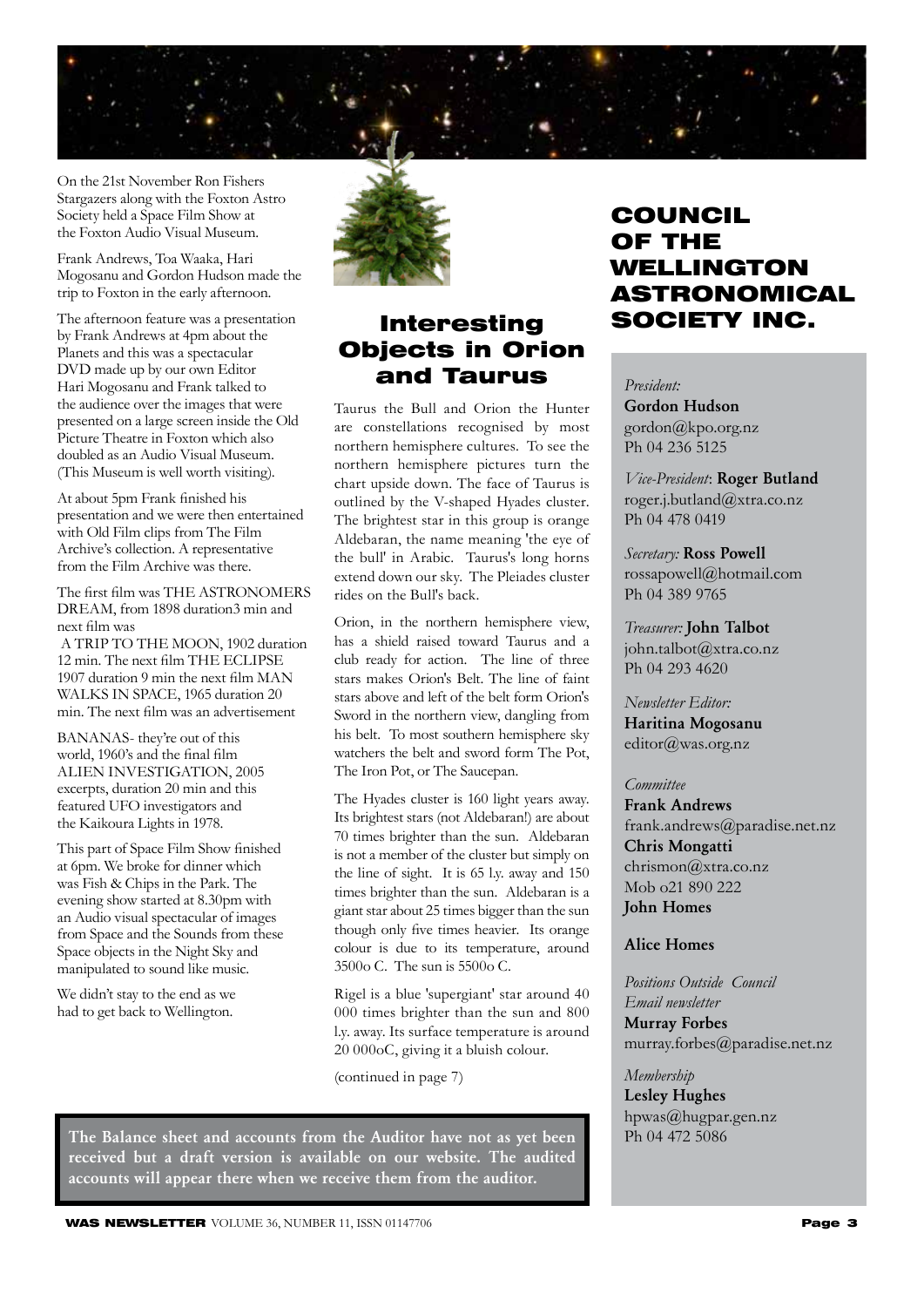

## News from the Pauatahanui Observatory

*with John Field*

## New wedge installed

On the 19th and 20th of November a Meade Ultrawedge was installed in the Pauatahanui Observatory by Gordon Hudson and John Field.

The Meade 12-Schmidt –Cassegrain Telescope in the observatory was mounted on a fixed wedge built by Gordon Hudson when the telescope was installed two years ago. This wedge enabled a good polar alignment for visual observing but for the demands on astrophotography or data imaging the lack of fine adjustment meant that only exposures of a maximum of 30 seconds could be taken.

The installation of the new wedge allows fine adjustment in both Right Ascension (North – South) and Declination (Latitude) which will allow much longer exposures to be possible. With the wedge installed I will spend the next few clear nights going through and alignment procedure using both camera and illuminated eyepiece to refine the alignment and also perform Periodic Error Correction on the drive to improve the tracking of the drive. Once this is completed it will allow users to improve their imaging and enjoyment of the night sky.

The operation manual for the LX200 telescope can be downloaded at: http://www.meade.com/manuals/  $Teles cope Manuals/LX series/$  $LX200_Cllassic_Manual.pdf.$ 

Contact John Field to have a training session on the telescope or come along to a Star Party.

#### Society purchases SBIG ST7-E CCD Camera

The Society recently purchased a SBIG (Santa Barbara Instruments Group) ST7-E CCD Camera. This camera is an entry level CCD imager that is thermoelectrically cooled and also has a filter wheel set for taking colour images.

The camera is for members to learn how to operate and take images or collect data on variable stars and other research programs. The ST7-E is a two chip design with the main chip for imaging and a smaller secondary chip that allows the telescope to guide on a star in the chip allowing long exposures



of many minutes to be taken.

Gordon and I tested the camera on his telescope and found it reasonably straight forward to operate. On the night we took some images of a globular cluster near to the Large Magellenic Cloud and of the Trapezium in M42 at f-10. Both of the images were of 4 second exposures and have had darks subtracted but not flat fielded.

The seeing on the evening was not the best, but gave us an opportunity to check thee usability of the system. The camera will be used at Pauatahanui

for imaging were with the new wedge should allow long exposure imaging to possible.

If you are interested in learning how to operate the camera/ telescope you can contact John Field.

To operate the telescope for imaging you will need a laptop with a parallel port (printer) and the following software CCDOPS V5 (freeware) that can be downloaded from: http://www.sbig.com/sbwhtmls/ softpbod.htm you can also download the manuals for the camera and software on this sight as well.

For the manual for the Meade telescope go to: http://www.meade.com/ manuals/TelescopeManuals/LXseries/ LX200 Classic Manual.pdf.

If anybody has an old laptop that would like to donate for use at Pauatahanui please contact John Field.



NEXT NEWSLETTER WILL BE AT THE END OF JANUARY 2010 NEXT MEETING WILL BE ON FEBRUARY 4th 2010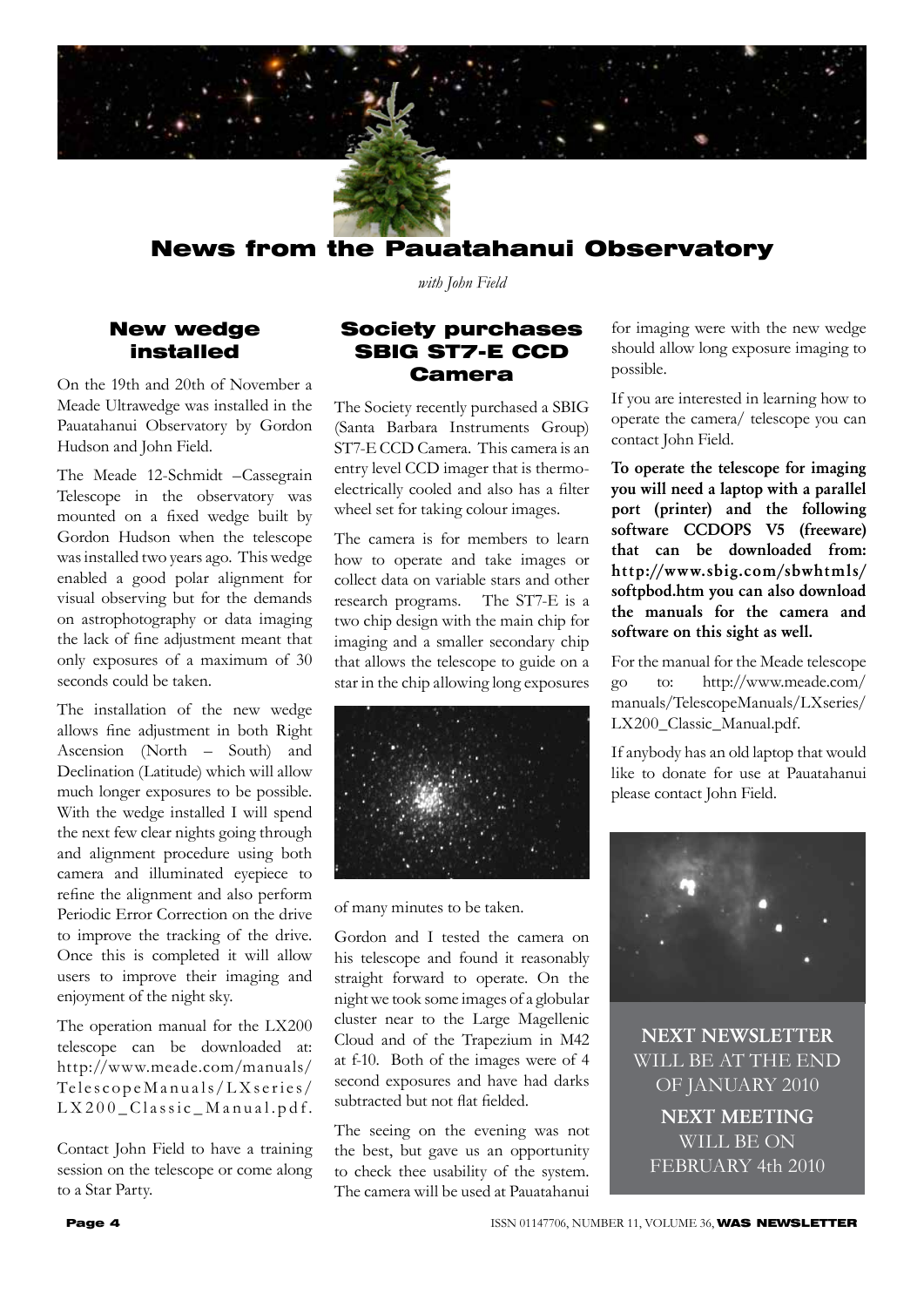

A half hour interview of Ross Powell by Noel Cheer will be broadcast at 9pm on Thursday, December 3, about Galileo. It can be seen on the following channels: Stratos Freeview 21, Sky 89, Telstraclear cable 89.



#### November's Crossword answers

Across 1. MATARIKI,-signals it's time to start spring planting of kumara; 5. TAURUS,-You don't want this constellation in a China shop; 8. NOVA-- a new star; 10. COMET<sub>1</sub>- Encke is one; 12. NOISE<sub>1</sub>- one is (anagram); *13. DINOSAURS'- an asteroid may have done them in; 15. HST'- an orbiting telescope; 17. NASA' -space agency;*  21. UFO,- flying saucer; 22. RED PLANET,- Mars; 25. DUMBELL NEBULA,- A gas cloud used for weight*lifting; 26. HOUR,- unit of time; 27. TIDE,- "... and time wait for no man"; 28. EARTH,-Tellus; 29. IO, -One of the Galilean satellites; 32. NEAP TIDE'- pen a diet (anagram); 35. HELIUM'- second most common element; 36. ICE'- frozen liquid; 37. HUBBLE'- discovered universe was expanding; 39. SETI'- BEM search; 41. CYGNUS' centre of the Milky Way is in this constellation; 42. PISCES'- The fish constellation; 44. VIRGO'- Constellation with Spica; 47. DESDEMONA'- small satellite of Uranus, also one of Shakespeare's characters; 48. CORVUS'- The Crow; 49. ECCENTRIC'- non-circular orbit, also like some of my clues; 50. SCORPIUS'- constellation with a sting;*

Down 2. TYCHOBRAHE,- An early Dutch astronomer; 3. LOKI,- volcano on Io; 4. HALO,- angels and galaxies *both have one; 6. REDSHIFT'- used to calculate an object's velocity; 7. SUN'- closest star; 9. KIRKWOOD'- ... gaps in the asteriod belt; 11. DUST'- obscures centre of our galaxy; 12. NEPTUNE'- god of the Sea; 14. SMC'- satellite galaxy*  to the Milky Way; 16. DARKMATTER,-80% of the universe is made of this stuff; 17. NEBULAE,- cloud of dust *and gas; 18. ZODIAC'- also a small inflated rubber boat; 19. DAY'- 24 hours; 20. ASTROPHYSICS'- astronomy; 23. EPHEMERIS'- A regular publication with predicted positions of the Sun, Moon etc; 24. ZENITH'- opposite of nadir; 28. EPOCH'- used as a standard reference date; 30. DENEB'- alpha Cygnus; 31. FUSION'- process that powers stars; 33. PHOENIX'- us; 34. ION'- an arrested atom; 38. BAR'- some spiral galaxies have one; 40. MARIA'- once thought to be seas on the Moon; 41. COSMIC'- "... censorship" - why Black Holes can't be naked; 43.*  CANCER,- The Crab; 44. VENUS,- a very cloudy planet; 45. LGM,- acronym for aliens; 46. MASS,- I weight 6 times *less on the Moon, but still have the same ???;*



#### New Zealand's first astrophotography magazine is on sale now. You could order you own copy for the price of \$8.50 + P&P

from www.star-smart.maori.nz Goto Smart Shop page

The magazine, a compilation of New Zealand's best astrophotographer's pictures, is packed with useful information on how to photograph the night sky.

| 2009                | <b>Wellington AstronomicaL</b><br><b>Society/ Foxton Beach AS</b>                                | <b>Wellington City</b><br><b>Libraries</b> |
|---------------------|--------------------------------------------------------------------------------------------------|--------------------------------------------|
| DECEMBER 09         | December 2nd Christmas Star                                                                      | December 1st Christmas Star                |
| All talks start 7PM | December 3rd Christmas Star at Foxton Beach December 10th Christmas Star<br>Astronomical Society |                                            |
|                     | Frank Andrews will be presenting all talks                                                       |                                            |

#### OBSERVING AT PAUATAHANUI OBSERVING AT THOMAS KING

The next observing at the Pauatahanui will be on December the 12th after 8:00 PM. For January observing contact John Field.

If the weather is looking doubtful please contact John Field on his mobile 021-255-1904 to see if the session is going ahead.

All public observing evenings will be held at the Thomas King Observatory run by our Observatory Director Ross Powell. There are public observing evenings at the Thomas King nearly once a week starting as soon as it gets dark depending on the weather.

Ring Ross on 389 9765.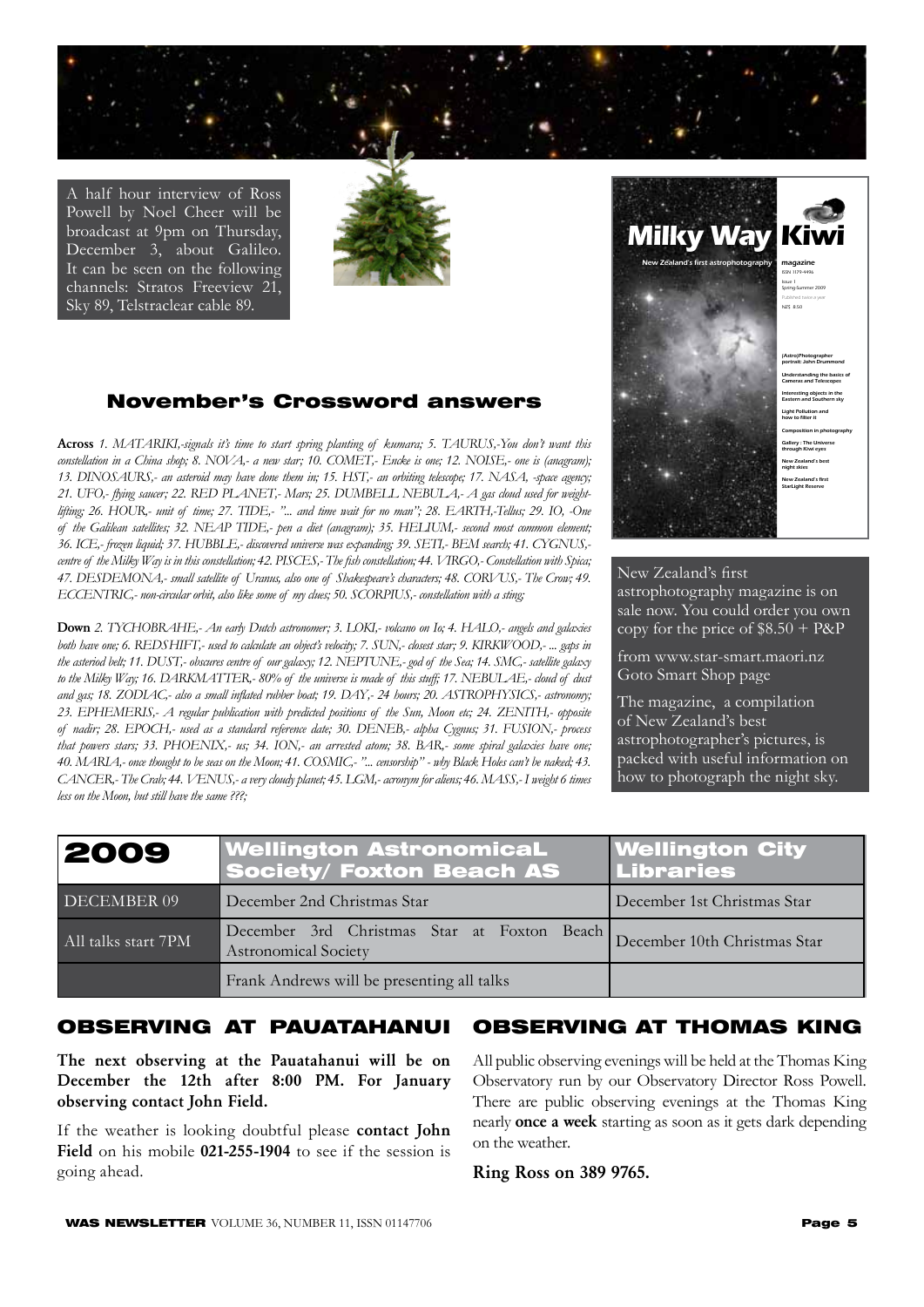

## BCITO BBQ, Star Party and Fireworks a celestial spectacle!

On the 7th of November the team from the Lower Hutt office the Building and Construction Industry Training Organisation (BCITO) visited the Pauatahanui Observatory for a BBQ followed by a stargazing session and

fireworks. Around 20 adults and children descended on Pauatahanui enjoying a great spread of meats, salads and other delights cooked on the hot plate and whilst the stars came out we observed Jupiter and its moons



and then toured a number of double stars, star clusters and nebulae.

Tours of the heavens with telescopes and laser pointer by: Chris Monigatti, Patrick Sharp and Mitchell, Robert and myself. The night was exceptionally clear, for a change, and all we impressed with the range of telescopes and what they saw through them.

At 10pm the fireworks commenced with the launching of Sky Lanterns and followed by a diverse range of rockets and other spectacular pyrotechnic devices! After the fireworks finished we observed to around 11pm before tidying up and heading home. The BCITO crew are already planning their next session to coincide with a view of Mars and the Moon!

I would like to thank all who came along to help and the Farm Manager, Paul Nation, for allowing us to set off the fireworks and Vivienne for suggesting it to the BCITO team.

John Field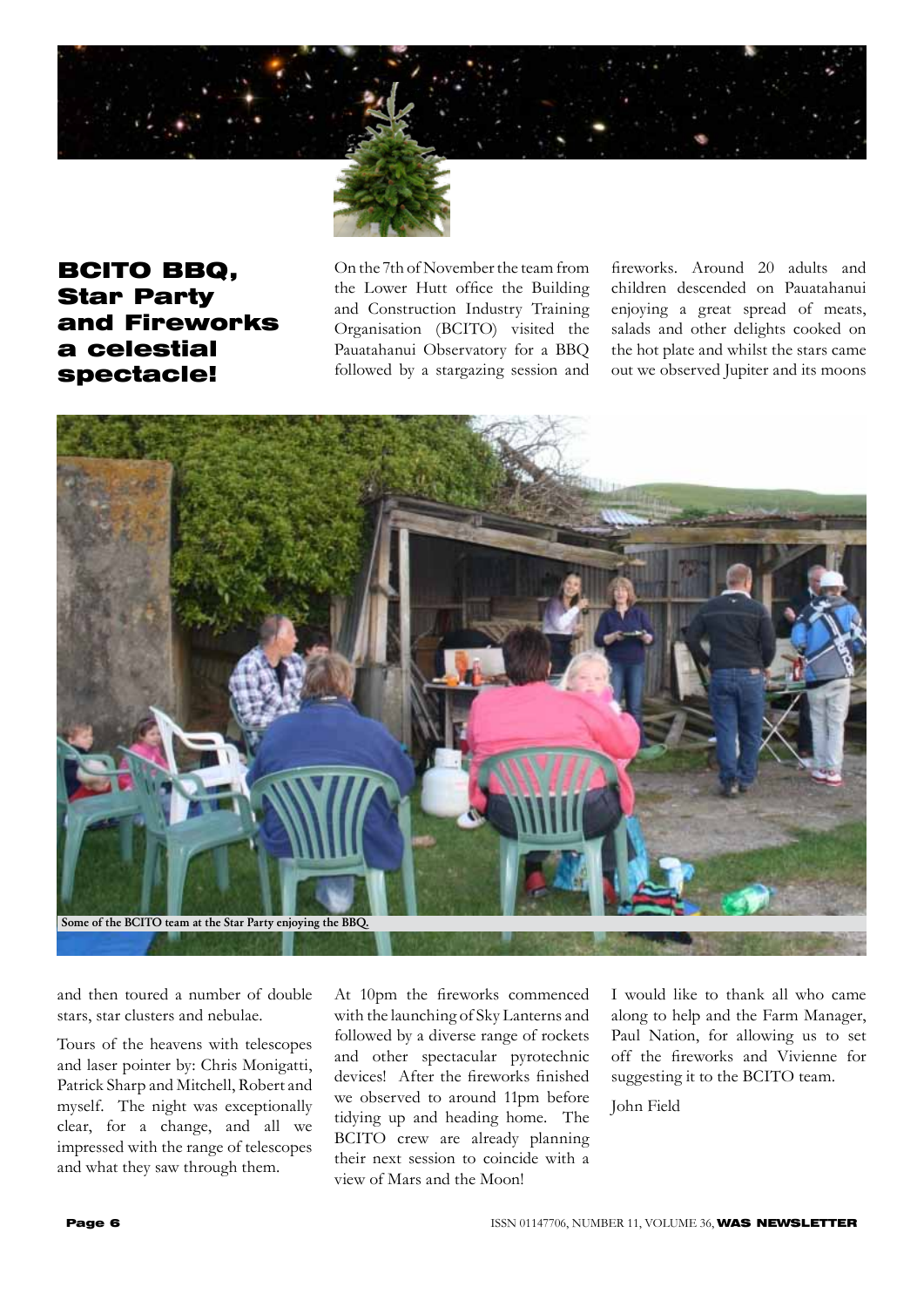

#### (ctd. from page 3)

Betelgeuse is a red giant star 250 times bigger than the sun -- wider than earth's orbit! -- but only around 20 times heavier, so it is mostly very thin gas. It is around 10 000 times brighter than the sun, about 400 l.y. away, and has a surface temperature around 3000oC.

Sirius is the brightest star, though the planets Venus and Jupiter, and sometimes Mars, are brighter. Sirius appears bright because it is both brighter than the sun and relatively a close 8.6 l.y. away. Sirius was often called 'the dog star' being the brightest star in Canis Major, one of the two dogs that follow Orion across the sky.

The Pleiades / Seven Sisters / Matariki / Subaru, and many other names, is a cluster of stars well known in both hemispheres. Though often called the Seven Sisters, most modern eyes see only six stars. Dozens are visible in binoculars. The cluster is about 440 light years away. Its brightest stars are around 200 times brighter than the sun.

*One light year (l.y.) is the distance light travels in one year: about 10 million million km or 6 million million miles. Light from the sun reaches us in 8 minutes; from the moon in 1 second. Sunlight takes 4 hours to reach Neptune, the outermost significant planet, and 4 years to reach Alpha Centauri, the nearest star.*

The Orion Nebula is visible in binoculars as a misty glow around the middle stars of Orion's Sword or the handle of The Pot. It is a vast cloud of dust and gas about 1900 l.y. away and more than 20 l.y. across. Ultra-violet light from a massive, extremely hot star in the cloud causes it to glow. Some stars in this region may be less than a million years old. The sun, by contrast, is 4.6 billion years old. Stars continue to form in a giant cloud behind the glowing nebula. There are many bright and dark nebulae in this region. The Horsehead nebula, a favourite of astronomy books, is beside the right-hand star of Orion's Belt, but too faint to be seen in small telescopes.

*Pictures and words by Alan Gilmore, University of Canterbury's Mt John Observatory, Lake Tekapo, New Zealand;*



### Sunrise on the Sea of Serenity

This image shows the region of, and around, the Mare Serenitatis (Sea of Serenity) as seen through a smallmedium telescope with medium power eye piece. Named in 1651 by Riccioli the mare is a circular basin measuring 670 x 670 km. The outer rim of the Mare is the uplifted rim of the impact crater that formed around 3.9 billion years ago. The crater was filled with dark lava during the Moons volcanic period and covered other impact structures, features and craters. The absence of any large craters on the surface shows that crater formation had decreased by the time the lava flooded the basin. There is lava has a lighter colour towards the center of the mare and can be seen around the crater Dawe at the lower right outside the mare.

The prominent crater in the Mare Serenitatis is called Bessel and is 17 km in diameter and includes a faint system of rays. Named after Wilhelm Bessel (1784 – 1846) it was formed within the last 1 billion years.

The large flooded crater Posidonius (99 x 99 km) is at upper right and has the smaller crater Posisidonius A (11 x 11 km) in side. The two mountain ranges at left, with the gap between are the Montes Apenninus (Apennine Mountains) at the bottom and the Montes Caucasus (Mounts of Caucase) top.

As the sun rises of the peaks, craters and wrinkles it throws long shadows the make a dramatic appearance. The floor of the mare shows many wrinkles caused by faulting and cooling of the lava flows.

The crater at upper left, with a smaller crater in side is Cassini, the middle left craters with just their sunward rims illuminated are, from top, Aristillus (56 x 56 km) and Autolycus (41 x 41 km).

A large number of other features and craters are visible in this image and are beyond the scope of this article. Using a Moon map to locate and name some of these features is recommended.

The image was taken with a Meade LX 90 8 inch SCT and Meade LPI camera at f10 by John Field around first quarter.